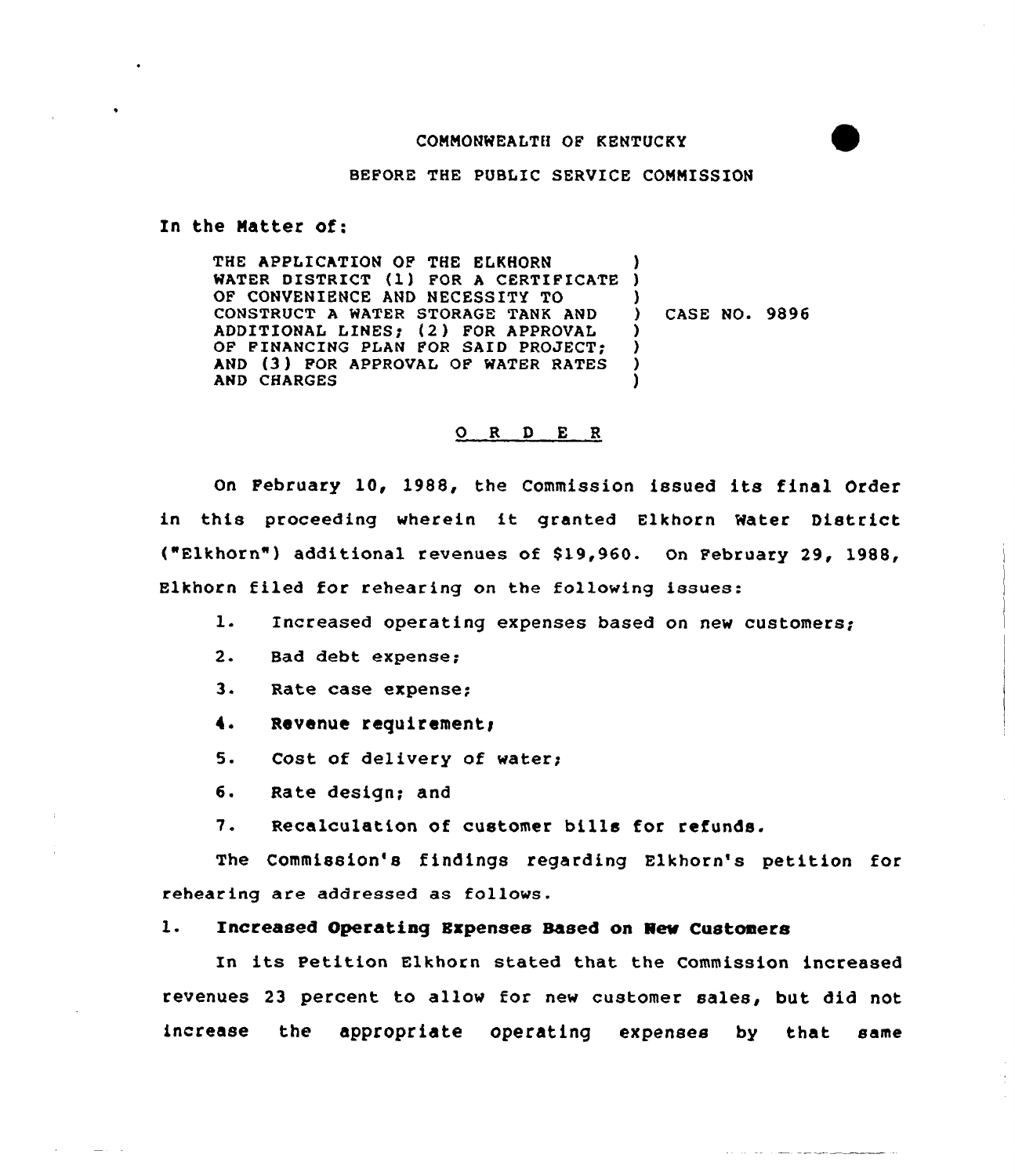percentage. Staff addressed this issue in its report and was cross-examined at the hearing in this case on Elkhorn's objections. No new evidence was provided by Elkhorn substantiating that its proposed increases met the criteria of being known and measurable. Accordingly, this issue was not addressed in the final Order.

The Commission, therefore, denies rehearing on this issue.

## 2. Sad Debt Expense

Elkhorn requested in its petition that the proposed adjustment to increase bad debt expense be included in the determination of revenue requirements. This adjustment was addressed and disallowed in the staff report dated September 21, 1987. The issue was discussed at the November 30, 1987, informal conference at which time Elkhorn agreed that bad debt expense would no longer be an issue in the case. For this reason, as well as the immateriality of total bad debt expense  $(934)$ , the proposed increase was not discussed in the final Order.

The Commission, therefore, denies rehearing on this issue.

# 3. Rate Case Expense

In its petition Elkhorn indicated that the Commission failed to grant reasonable rate case expenses in the determination of expenses allowable for rate-making purposes. An adjustment was made in the final Order to allow total rate case expense of \$ 2,369.25 to be amortized over a 3-year period. This expense was based on those costs to Elkhorn which met the criteria of being known and measurable.

 $-2-$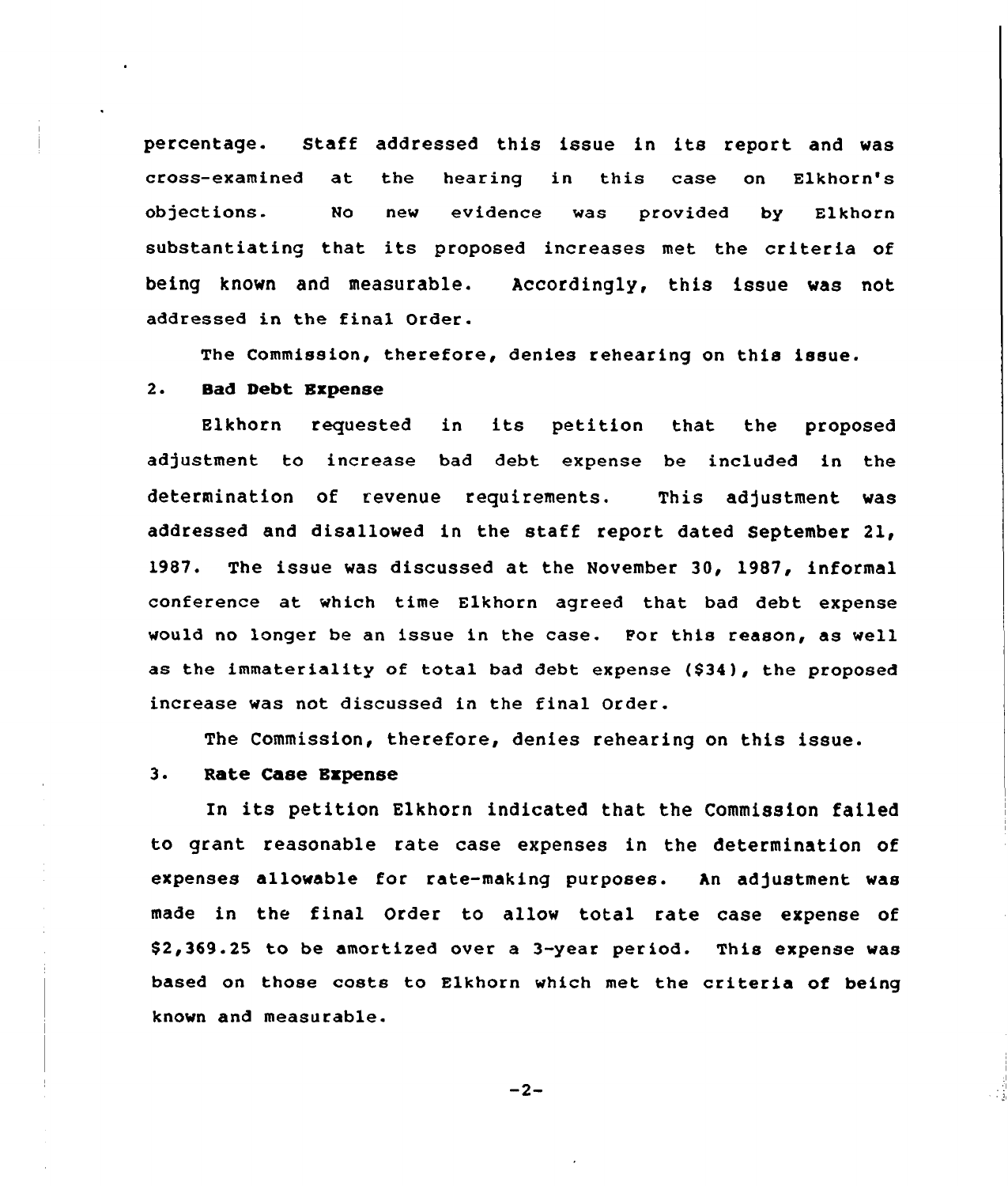The Commission maintains its position that the rate case expense, as discussed in the final Order, should be accepted and included in the determination of revenue requirements.

The Commission, therefore, denies rehearing on this issue.

# 4. Revenue Requirement

Elkhorn indicated, in its petition, that the Commission did not allow a sufficient increase in revenues. As a result, the District will be operating at a deficit of approximately \$4,000 on an annual basis.

Based on the following calculation, the rates approved by the Commission will allow Elkhorn to meet its operating expenses determined reasonable for rate-making purposes, service its debt, and provide an adequate cash flow to allow for future equity growth.

| Adjusted Test Year Operations       | \$<10,990>               |
|-------------------------------------|--------------------------|
| Add: Revenue Increase Granted       | 19,960                   |
| Depreciation                        | 14,392                   |
| Less: 1988 Debt Service Requirement | $\langle 7, 625 \rangle$ |
| Net Cash Flow                       | \$15,737                 |

The Commission, therefore, denies rehearing on this issue.

### 5. Cost of Delivery of Mater

Zn its petition, Elkhorn questioned the staff's revised finding that the basic cost of delivered water is approximately \$ 1.06 per 1,000 gallons and states it did not have adequate opportunity to cross-examine or challenge this water cost. The record shows that testimony at the hearing provided a detailed explanation of the adjustments and expenses considered in arriving at this cost figure and that there was <mark>ext</mark>en<mark>si</mark>v

 $-3-$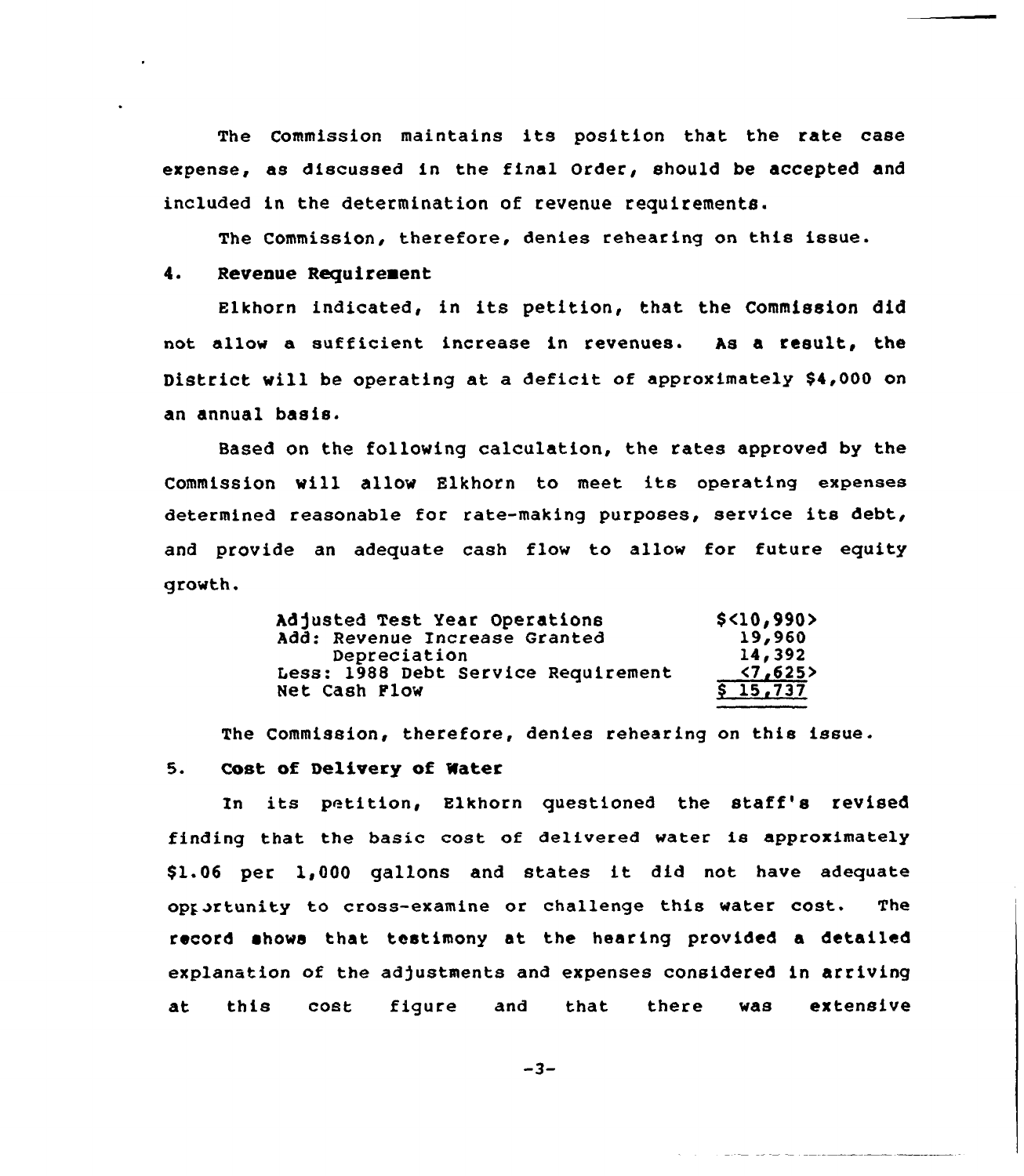cross-examination.<sup>1</sup> On January 26, 1988, pursuant to a request at the hearing, <sup>a</sup> schedule showing the actual ca1culatione wae filed. Elkhorn has not questioned any specific element of the calculations nor has it presented calculations of its own to controvert this water cost level. The Commission is of the opinion Elkhorn has had ample opportunity to cross-examine and to present evidence in this regard and that rehearing should be denied on this issue.

#### 6. Rate Design

Elkhorn's petition questions the rate design only as it relates to the mobile home parks. Elkhorn makes no claim that the rates vill not produce the revenue found reasonable by the Commission, only that the amount necessary to produce an additional 84,000 in revenue should be added to the final rate step, which is the rate discussed primarily in conjunction with mobile home park usage. In support, Elkhorn states that Nr. Duvall, owner of Elkhorn Mobile Home Park, has increased the rent by \$10 per month per space, which is more than the amount that would have been charged if each were considered as an individual customer of the District.

In a letter dated September 10, 1987, filed by Elkhorn in response to a complaint from Mr. Duvall,  $^2$  numerical paragraph 2 states: "Whether or not Mr. Duvall has to increase his rental fee should not be a factor in determining the revenue requirements of

 $1$  T.E., pp. 133-163, January 14, 1988.

 $\frac{1}{2}$  T.E., Cross-Examination Exhibit 2, January 14, 1988.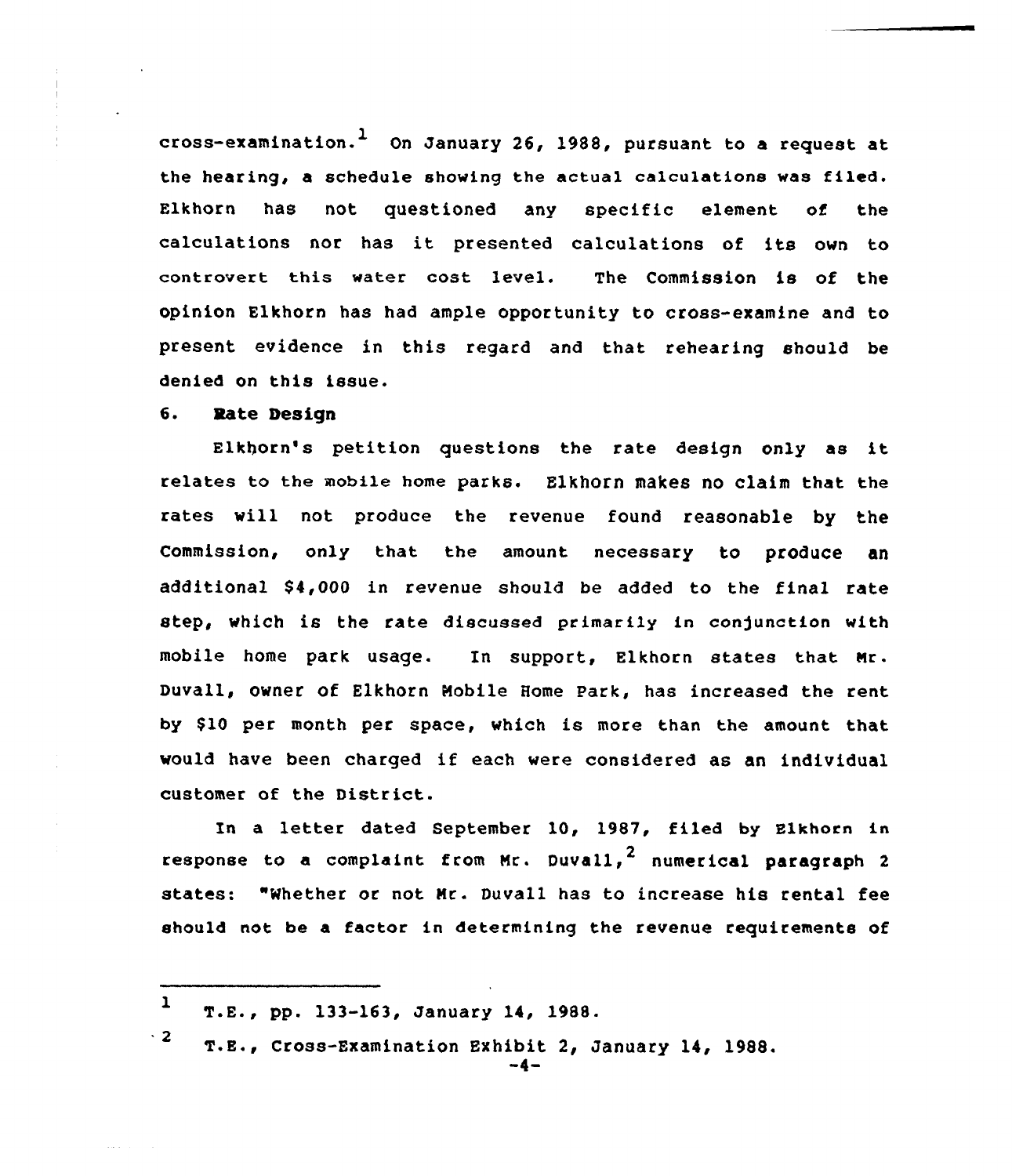E.W.D." The Commission agrees that the rental fees charged by mobile home park owners have no bearing on the rates and revenues of the District and should not be considered.

Elkhorn also sets out its calculations showing that, based on the rates established by the Commission, 3,000 gallons of water would cost a mobile home park resident \$3.52 less than a general residential customer, and indicates that the additional \$4,000 requested should be generated by adding \$.36 to the last rate step. The Commission has found that no additional revenue should be granted. Therefore, further consideration of this requested change to the rate design is unnecessary.

# 7. Recalculation of Customer Bills for Refunds

ln its petition, the District requested that it not be required to recalculate customer bills for the purpose of making refunds except for large users of 10,000 gallons of water per month or more. While the Commission recognizes that refunds to small volume users will be minimal, the overcharges to large volume users are substantial and cannot be ignored. Further, the size of the refund due does not justify discrimination between customers in ordering a refund. Therefore, Elkhorn's request for rehearing on this issue should be denied and refunds should be made in accordance with the February 10, 1988, Order.

#### **SUMMARY**

The Commission, after consideration of the petition for rehearing, and being otherwise advised, is of the opinion and finds that rehearing should be denied on all issues addressed in Elkhorn's petition for rehearing.

 $-5-$